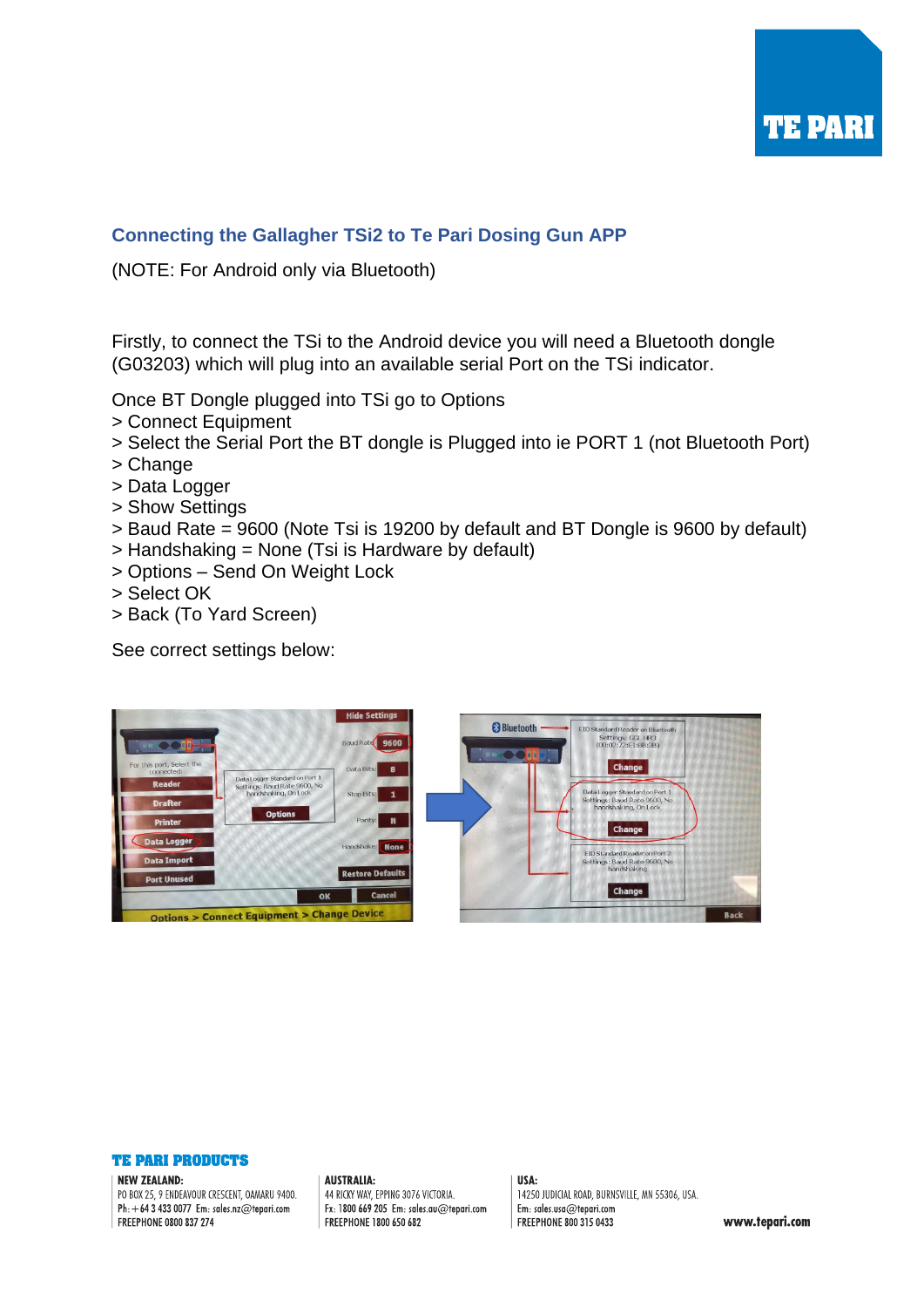

On the Android device Go to Bluetooth Settings

- > Search for Available devices
- > Select ' RS232 Dongle ' > Enter Pin ' 0000 ' (ie 4 number zeroes)
- > Download and Install Te Pari Dosing Gun App from App Store.

Open App > Go to Settings > Change Scale Brand to 'Gallagher '

| <b>Settings</b><br>$\leftarrow$ |  |  |  |
|---------------------------------|--|--|--|
| Date Format<br>DD/MM/YYYY       |  |  |  |
| Units<br>Metric                 |  |  |  |
| Scale Brand<br>Gallagher        |  |  |  |
| Enable Sound<br>Yes             |  |  |  |



### NEW ZEALAND:

PO BOX 25, 9 ENDEAVOUR CRESCENT, OAMARU 9400. Ph:  $+6434330077$  Em: sales.nz@tepari.com FREEPHONE 0800 837 274

**AUSTRALIA:** 44 RICKY WAY, EPPING 3076 VICTORIA. Fx: 1800 669 205 Em: sales.au@tepari.com FREEPHONE 1800 650 682

USA: 14250 JUDICIAL ROAD, BURNSVILLE, MN 55306, USA. Em: sales.usa@tepari.com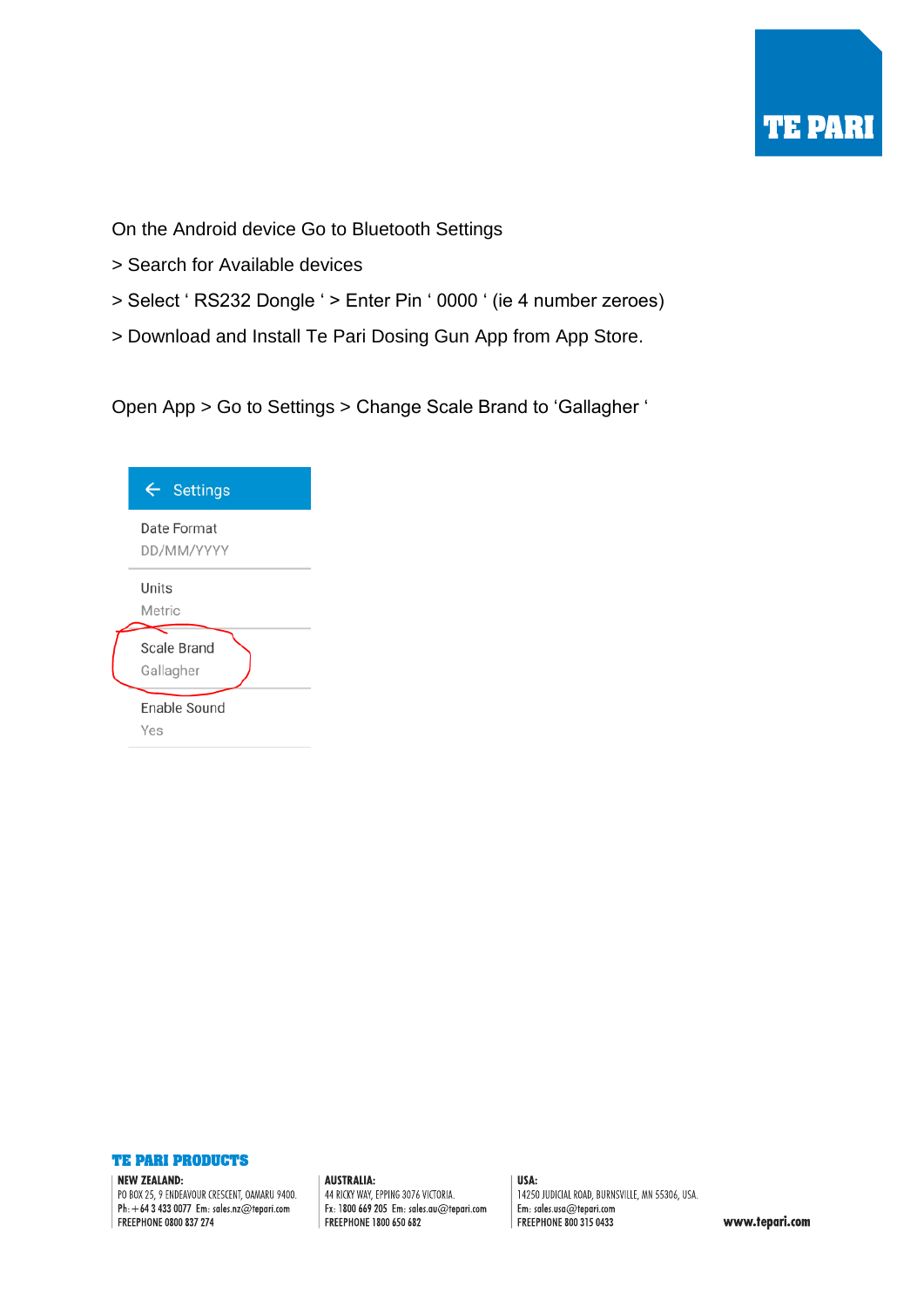

In the App Go to New Session

> Enter Required Fields \* (i.e. Session name and Dosage Rate mls & KGs)

> Select Save & Start > Select Connect Weigh Scale > Connect > Locate RS232 Dongle from the list and Select it, NOTE at this point the Blue light should now be activated on the BT Dongle.

|                                                      |                                                                                                      | Drench Gun<br>Connecting          |                                   |
|------------------------------------------------------|------------------------------------------------------------------------------------------------------|-----------------------------------|-----------------------------------|
|                                                      |                                                                                                      | Weigh Scale<br>∦<br>Connect       |                                   |
|                                                      | <b>Connect Device</b><br>App is not connecting to the drench<br>sc/and the scale, please connect it. | <b>EID Reader</b><br>∦<br>Connect |                                   |
|                                                      | <b>SkiP</b><br>CONNECT                                                                               | <b>APP SETTINGS</b>               | <b>CLOSE</b>                      |
|                                                      | ← Bluetooth Device                                                                                   |                                   |                                   |
|                                                      | Select a device to connect                                                                           |                                   |                                   |
|                                                      | Bluestick_S377<br>00:12:F3:24:83:6E                                                                  |                                   |                                   |
|                                                      | GGL HR3<br>00:02:72:E3:81:A2                                                                         |                                   |                                   |
|                                                      | RS232 Dongle<br>5C:F3:70:91:23:12                                                                    |                                   |                                   |
|                                                      |                                                                                                      |                                   |                                   |
|                                                      |                                                                                                      |                                   |                                   |
|                                                      | Drench Gun                                                                                           |                                   |                                   |
| Connecting<br>Weigh Scale<br>$\star$<br>RS232 Dongle |                                                                                                      |                                   | Blue Light Activated on BT Dongle |
|                                                      | <b>EID Reader</b><br>Connect                                                                         |                                   |                                   |
|                                                      | APP SETTINGS CLOSE                                                                                   |                                   |                                   |
|                                                      |                                                                                                      |                                   |                                   |



### NEW ZEALAND:

PO BOX 25, 9 ENDEAVOUR CRESCENT, OAMARU 9400. Ph:  $+6434330077$  Em: sales.nz@tepari.com FREEPHONE 0800 837 274

**AUSTRALIA:** 44 RICKY WAY, EPPING 3076 VICTORIA. Fx: 1800 669 205 Em: sales.au@tepari.com FREEPHONE 1800 650 682

USA: 14250 JUDICIAL ROAD, BURNSVILLE, MN 55306, USA. Em: sales.usa@tepari.com